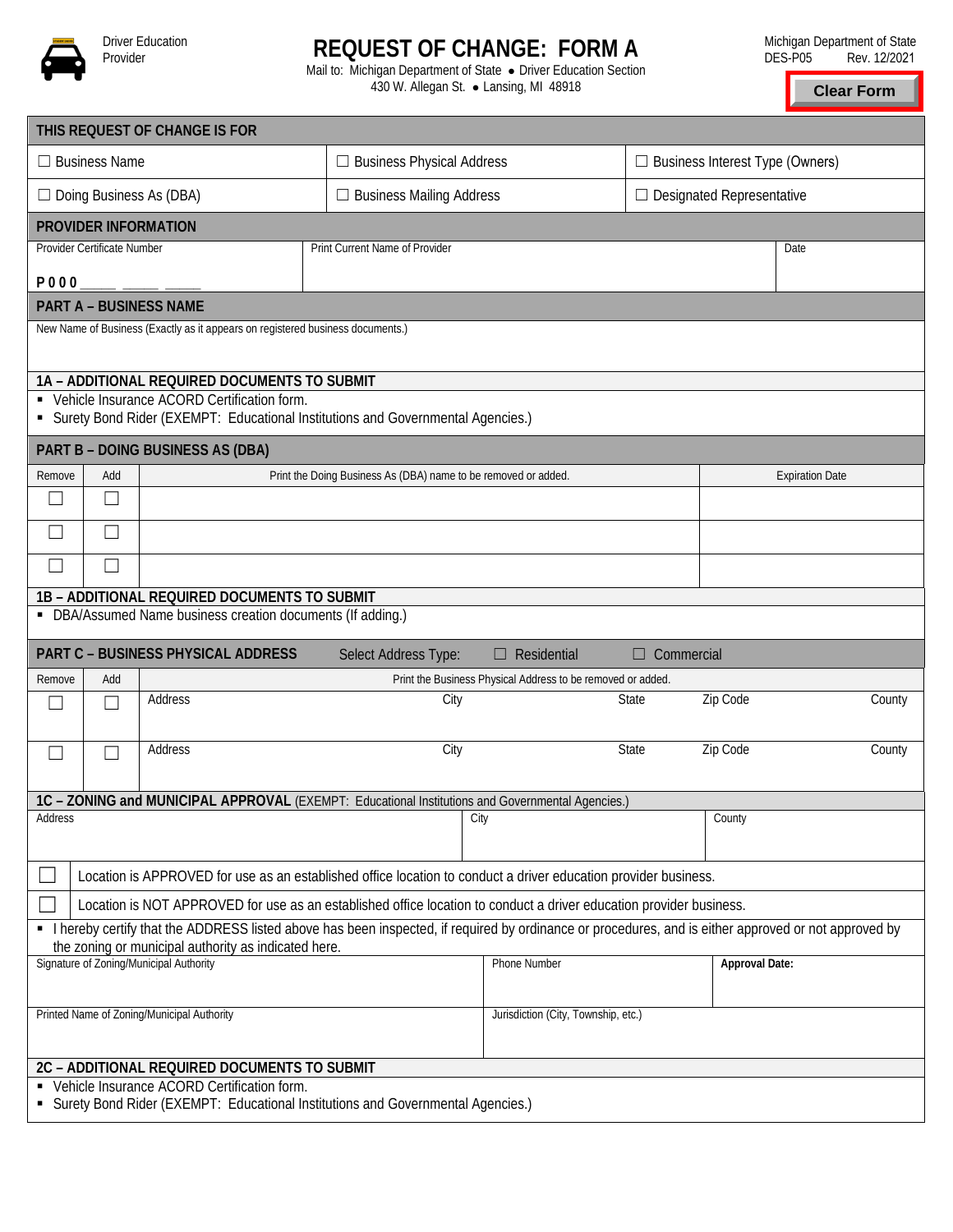## Page 2 **REQUEST OF CHANGE: FORM A DRIVER EDUCATION PROVIDER**

|                                                                                                                                           |                                                            | <b>PART D - BUSINESS MAILING ADDRESS</b> |                      |         |                      |              |                     |                                                                                                                                       |  |
|-------------------------------------------------------------------------------------------------------------------------------------------|------------------------------------------------------------|------------------------------------------|----------------------|---------|----------------------|--------------|---------------------|---------------------------------------------------------------------------------------------------------------------------------------|--|
| Add<br>Remove                                                                                                                             | Print the Business Mailing Address to be removed or added. |                                          |                      |         |                      |              |                     |                                                                                                                                       |  |
| $\Box$<br>П                                                                                                                               | Address                                                    |                                          |                      | City    |                      | State        | Zip Code            | County                                                                                                                                |  |
|                                                                                                                                           |                                                            |                                          |                      |         |                      |              |                     |                                                                                                                                       |  |
| $\Box$                                                                                                                                    | Address                                                    |                                          |                      | City    |                      | State        | Zip Code            | County                                                                                                                                |  |
|                                                                                                                                           |                                                            |                                          |                      |         |                      |              |                     |                                                                                                                                       |  |
|                                                                                                                                           |                                                            | PART E - BUSINESS INTEREST TYPE (OWNERS) |                      |         |                      |              |                     |                                                                                                                                       |  |
| $\Box$ Remove<br>1.                                                                                                                       |                                                            | $\Box$ Update Email or Phone #           | $\Box$ Update Title  |         |                      |              |                     |                                                                                                                                       |  |
| Legal Full Name                                                                                                                           |                                                            |                                          |                      |         | <b>Email Address</b> |              |                     |                                                                                                                                       |  |
|                                                                                                                                           |                                                            |                                          |                      |         |                      |              |                     |                                                                                                                                       |  |
| Title                                                                                                                                     |                                                            |                                          |                      |         |                      | Phone Number |                     |                                                                                                                                       |  |
|                                                                                                                                           |                                                            |                                          |                      |         |                      |              |                     |                                                                                                                                       |  |
| 2.<br>$\Box$ Remove                                                                                                                       | □.                                                         | Update Email or Phone #                  | $\Box$ Update Title  |         |                      |              |                     |                                                                                                                                       |  |
| Legal Full Name                                                                                                                           |                                                            |                                          |                      |         | <b>Email Address</b> |              |                     |                                                                                                                                       |  |
|                                                                                                                                           |                                                            |                                          |                      |         |                      |              |                     |                                                                                                                                       |  |
| Title                                                                                                                                     |                                                            |                                          |                      |         | Phone Number         |              |                     |                                                                                                                                       |  |
|                                                                                                                                           |                                                            |                                          |                      |         |                      |              |                     |                                                                                                                                       |  |
|                                                                                                                                           |                                                            |                                          |                      |         |                      |              |                     | 1E - ADD BUSINESS INTEREST TYPE (OWNERS) - EXEMPT: Educational Institutions and Governmental Agencies do not have owners (use Part F) |  |
| Select Type:<br>1.                                                                                                                        |                                                            |                                          | Owner                | Partner |                      | Officer      |                     | Director                                                                                                                              |  |
| <b>First Name</b>                                                                                                                         |                                                            | Middle                                   |                      | Last    |                      | Suffix       | Date of Birth       |                                                                                                                                       |  |
|                                                                                                                                           |                                                            |                                          |                      |         |                      |              |                     |                                                                                                                                       |  |
| <b>Home Address</b>                                                                                                                       |                                                            |                                          |                      | City    |                      |              | State               | Zip                                                                                                                                   |  |
|                                                                                                                                           |                                                            |                                          |                      |         |                      |              |                     |                                                                                                                                       |  |
| Driver License Number                                                                                                                     |                                                            | State Issued                             | <b>Email Address</b> |         |                      |              | <b>Phone Number</b> |                                                                                                                                       |  |
|                                                                                                                                           |                                                            |                                          |                      |         |                      |              |                     |                                                                                                                                       |  |
| 2E - ADDITIONAL REQUIRED DOCUMENTS TO SUBMIT                                                                                              |                                                            |                                          |                      |         |                      |              |                     |                                                                                                                                       |  |
| - RI-030 Live Scan Fingerprint Background Check Request All new and current business interest types must complete PART H - CERTIFICATION. |                                                            |                                          |                      |         |                      |              |                     |                                                                                                                                       |  |
| PART F - DESIGNATED REPRESENTATIVE (At least ONE Designated Representative is required, however TWO is the limit.)                        |                                                            |                                          |                      |         |                      |              |                     |                                                                                                                                       |  |
| 1.<br>$\Box$ Remove<br>$\Box$ Update Email or Phone #                                                                                     |                                                            |                                          |                      |         |                      |              |                     |                                                                                                                                       |  |
| Legal Full Name                                                                                                                           |                                                            |                                          |                      |         | <b>Email Address</b> |              |                     | Phone Number                                                                                                                          |  |
|                                                                                                                                           |                                                            |                                          |                      |         |                      |              |                     |                                                                                                                                       |  |
| 2.<br>$\Box$ Remove<br>$\Box$ Update Email or Phone #                                                                                     |                                                            |                                          |                      |         |                      |              |                     |                                                                                                                                       |  |
| Legal Full Name<br>Email Address                                                                                                          |                                                            |                                          |                      |         |                      |              | <b>Phone Number</b> |                                                                                                                                       |  |
|                                                                                                                                           |                                                            |                                          |                      |         |                      |              |                     |                                                                                                                                       |  |
| <b>1F - ADD DESIGNATED REPRESENTATIVE</b>                                                                                                 |                                                            |                                          |                      |         |                      |              |                     |                                                                                                                                       |  |
| <b>First Name</b>                                                                                                                         |                                                            | Middle                                   |                      | Last    |                      | Suffix       | Date of Birth       |                                                                                                                                       |  |
|                                                                                                                                           |                                                            |                                          |                      |         |                      |              |                     |                                                                                                                                       |  |
| Home Address                                                                                                                              |                                                            |                                          |                      | City    |                      |              | State               | Zip                                                                                                                                   |  |
|                                                                                                                                           |                                                            |                                          |                      |         |                      |              |                     |                                                                                                                                       |  |
| Driver License Number                                                                                                                     |                                                            | State Issued                             | <b>Email Address</b> |         |                      |              | <b>Phone Number</b> |                                                                                                                                       |  |
|                                                                                                                                           |                                                            |                                          |                      |         |                      |              |                     |                                                                                                                                       |  |
| 2F - ADDITIONAL REQUIRED DOCUMENTS TO SUBMIT                                                                                              |                                                            |                                          |                      |         |                      |              |                     |                                                                                                                                       |  |
| - RI-030 Livescan Fingerprint Background Check Request. All new and current business interest types must complete PART H - CERTIFICATION. |                                                            |                                          |                      |         |                      |              |                     |                                                                                                                                       |  |